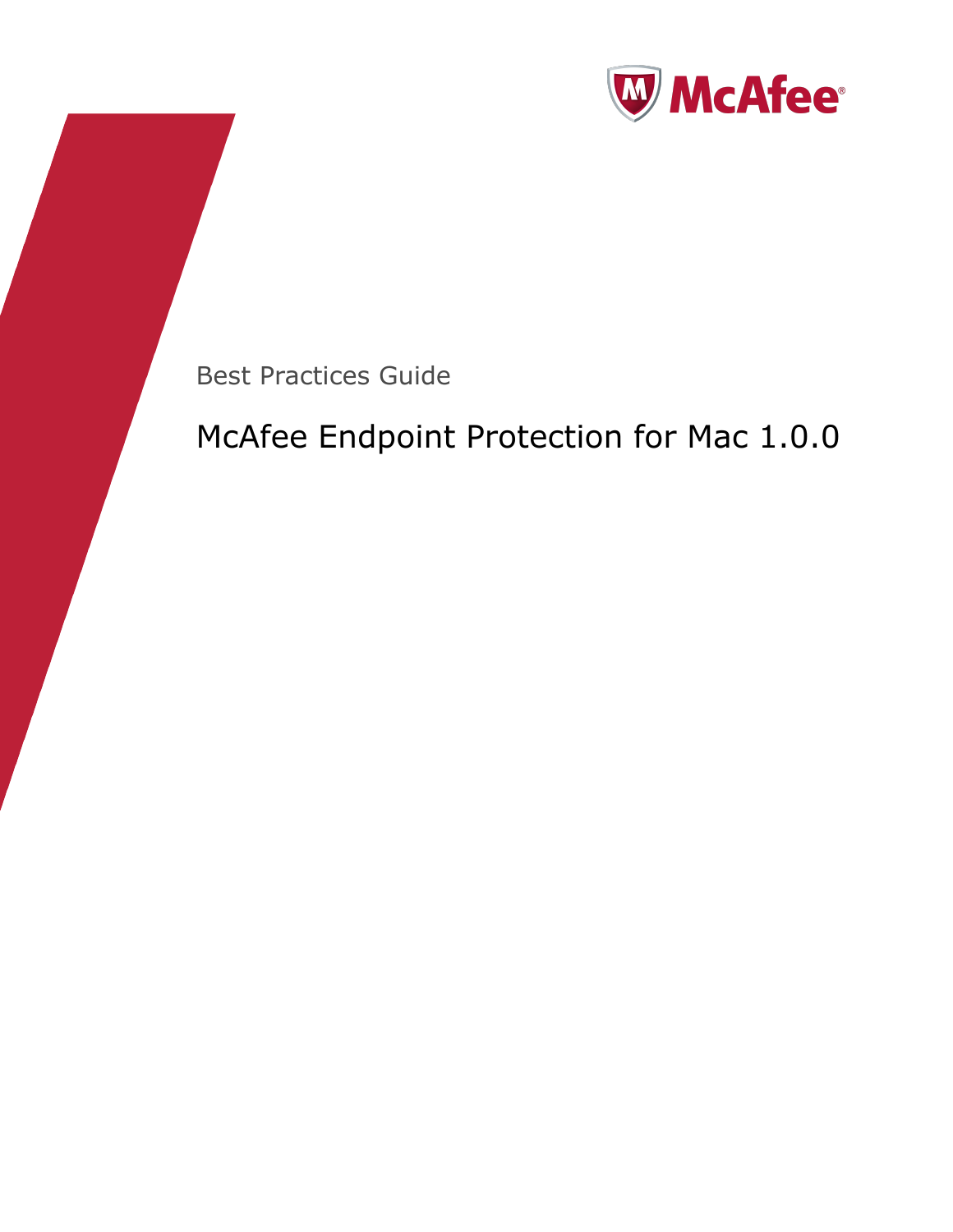#### **COPYRIGHT**

Copyright © 2011 McAfee, Inc. All Rights Reserved.

No part of this publication may be reproduced, transmitted, transcribed, stored in a retrieval system, or translated into any language in any form or by any means without the written permission of McAfee, Inc., or its suppliers or affiliate companies.

#### **TRADEMARK ATTRIBUTIONS**

AVERT, EPO, EPOLICY ORCHESTRATOR, FOUNDSTONE, GROUPSHIELD, INTRUSHIELD, LINUXSHIELD, MAX (MCAFEE SECURITYALLIANCE EXCHANGE), MCAFEE, NETSHIELD, PORTALSHIELD, PREVENTSYS, SECURITYALLIANCE, SITEADVISOR, TOTAL PROTECTION, VIRUSSCAN, WEBSHIELD are registered trademarks or trademarks of McAfee, Inc. and/or its affiliates in the US and/or other countries. McAfee Red in connection with security is distinctive of McAfee brand products. All other registered and unregistered trademarks herein are the sole property of their respective owners.

#### **LICENSE INFORMATION**

#### **License Agreement**

NOTICE TO ALL USERS: CAREFULLY READ THE APPROPRIATE LEGAL AGREEMENT CORRESPONDING TO THE LICENSE YOU PURCHASED, WHICH SETS FORTH THE GENERAL TERMS AND CONDITIONS FOR THE USE OF THE LICENSED SOFTWARE. IF YOU DO NOT KNOW WHICH TYPE OF LICENSE YOU HAVE ACQUIRED, PLEASE CONSULT THE SALES AND OTHER RELATED LICENSE GRANT OR PURCHASE ORDER DOCUMENTS THAT ACCOMPANY YOUR SOFTWARE PACKAGING OR THAT YOU HAVE RECEIVED SEPARATELY AS PART OF THE PURCHASE (AS A BOOKLET, A FILE ON THE PRODUCT CD, OR A FILE AVAILABLE ON THE WEBSITE FROM WHICH YOU DOWNLOADED THE SOFTWARE PACKAGE). IF YOU DO NOT AGREE TO ALL OF THE TERMS SET FORTH IN THE AGREEMENT, DO NOT INSTALL THE SOFTWARE. IF APPLICABLE, YOU MAY RETURN THE PRODUCT TO MCAFEE OR THE PLACE OF PURCHASE FOR A FULL REFUND.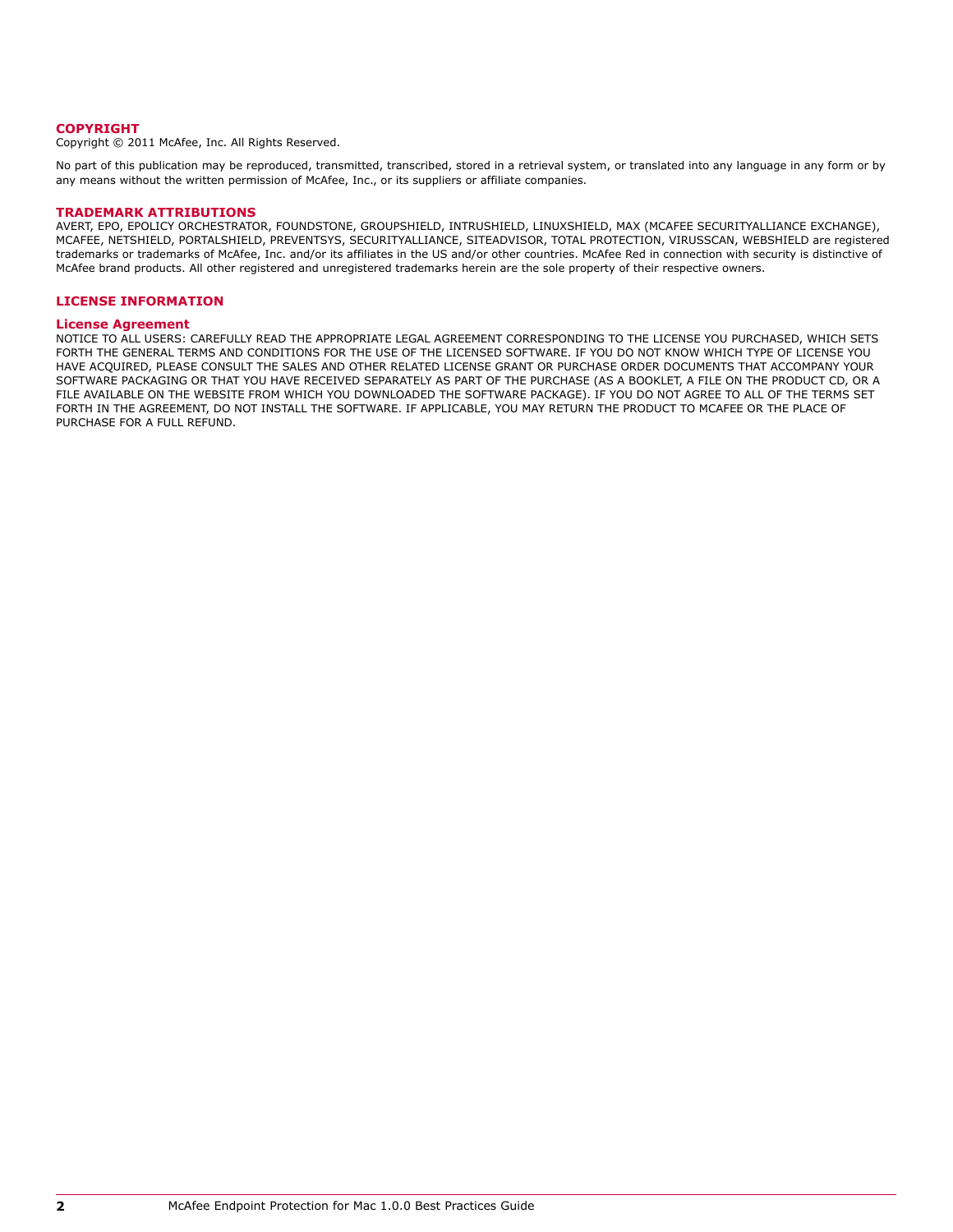## **Contents**

|                         | <b>Preface</b><br>5                                                                                                                                                                                                            |
|-------------------------|--------------------------------------------------------------------------------------------------------------------------------------------------------------------------------------------------------------------------------|
|                         |                                                                                                                                                                                                                                |
|                         |                                                                                                                                                                                                                                |
|                         |                                                                                                                                                                                                                                |
|                         |                                                                                                                                                                                                                                |
| 1                       | <b>Overview</b><br>7                                                                                                                                                                                                           |
|                         |                                                                                                                                                                                                                                |
|                         |                                                                                                                                                                                                                                |
|                         |                                                                                                                                                                                                                                |
| $\overline{\mathbf{2}}$ | <b>Pre-installation instructions</b><br>9                                                                                                                                                                                      |
|                         |                                                                                                                                                                                                                                |
|                         | McAfee Endpoint Protection managed using ePolicy Orchestrator 9                                                                                                                                                                |
| 3                       | <b>Post-installation instructions</b><br>11                                                                                                                                                                                    |
|                         |                                                                                                                                                                                                                                |
|                         |                                                                                                                                                                                                                                |
|                         |                                                                                                                                                                                                                                |
|                         |                                                                                                                                                                                                                                |
|                         | McAfee Endpoint Protection managed using ePolicy Orchestrator 13                                                                                                                                                               |
|                         | Testing the on-demand scan resolution of the contract of the contract of the contract of the contract of the contract of the contract of the contract of the contract of the contract of the contract of the contract of the c |
|                         |                                                                                                                                                                                                                                |
|                         |                                                                                                                                                                                                                                |
| 4                       | 15<br><b>Product configurations</b>                                                                                                                                                                                            |
|                         |                                                                                                                                                                                                                                |
|                         |                                                                                                                                                                                                                                |
|                         |                                                                                                                                                                                                                                |
|                         | On-demand scanning resources and contact the contract of the contract of the contract of the contract of the contract of the contract of the contract of the contract of the contract of the contract of the contract of the c |
|                         |                                                                                                                                                                                                                                |
|                         |                                                                                                                                                                                                                                |
|                         |                                                                                                                                                                                                                                |
|                         |                                                                                                                                                                                                                                |
|                         |                                                                                                                                                                                                                                |
|                         |                                                                                                                                                                                                                                |
|                         |                                                                                                                                                                                                                                |
|                         |                                                                                                                                                                                                                                |
| 5                       | <b>Repairing McAfee Endpoint Protection</b><br>23                                                                                                                                                                              |
|                         |                                                                                                                                                                                                                                |

**[Index](#page-24-0) 25**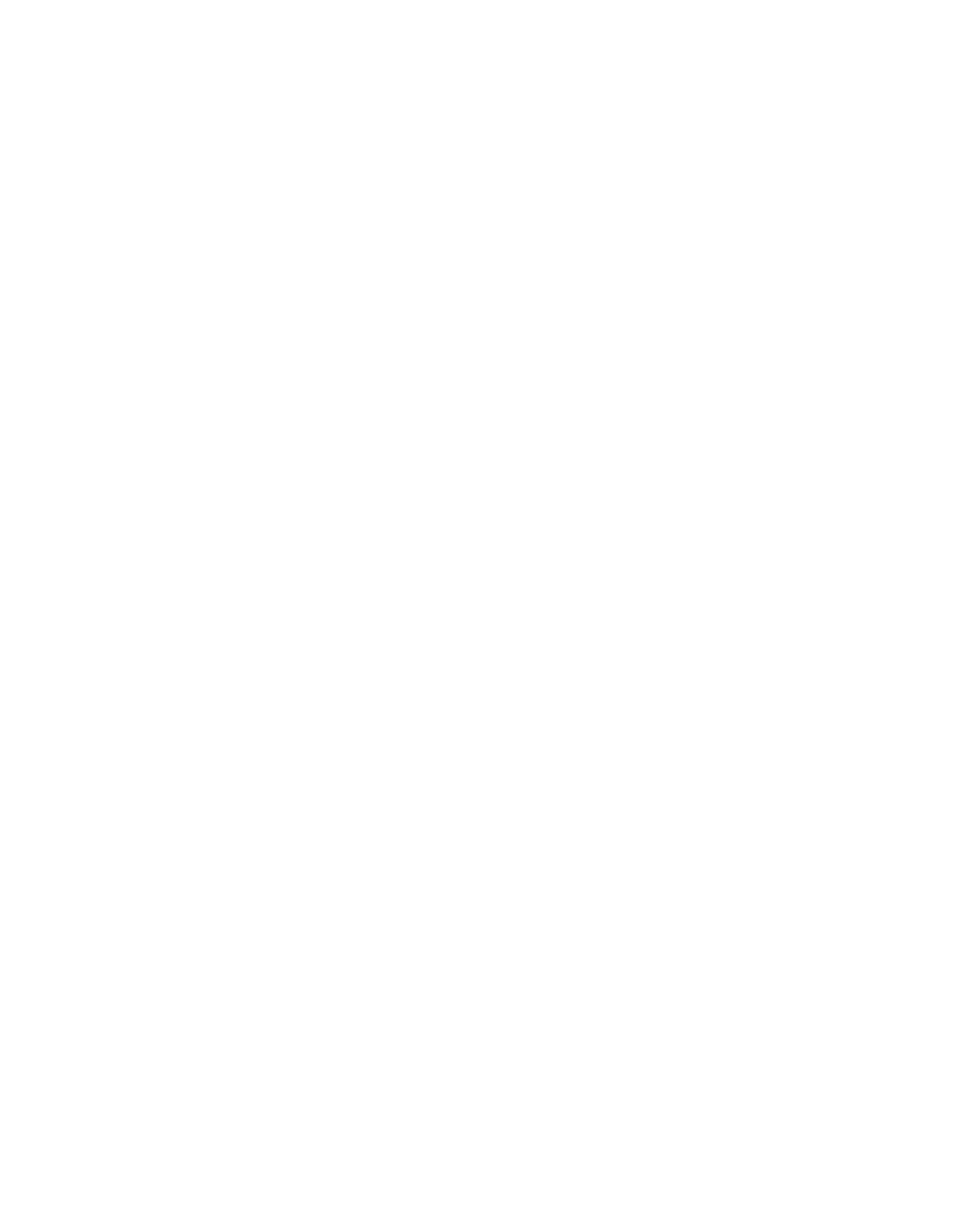## <span id="page-4-0"></span>**Preface**

This section provides information on the organization of this guide and its related product documentation details.

#### **Contents**

- *About this guide*
- *[Finding product documentation](#page-5-0)*

## **About this guide**

This information describes the guide's target audience, the typographical conventions and icons used in this guide, and how the guide is organized.

#### **Audience**

McAfee documentation is carefully researched and written for the target audience.

The information in this guide is intended primarily for:

• **Administrators** — People who implement and enforce the company's security program.

#### **Conventions**

This guide uses the following typographical conventions and icons.

*Book title* or *Emphasis* Title of a book, chapter, or topic; introduction of a new term; emphasis.

| <b>Bold</b>          | Text that is strongly emphasized.                                                                                                |
|----------------------|----------------------------------------------------------------------------------------------------------------------------------|
| User input Or Path   | Commands and other text that the user types; the path of a folder or program.                                                    |
| Code                 | A code sample.                                                                                                                   |
| User interface       | Words in the user interface including options, menus, buttons, and dialog<br>boxes.                                              |
| Hypertext blue       | A live link to a topic or to a website.                                                                                          |
| $\bf(i)$             | <b>Note:</b> Additional information, like an alternate method of accessing an option.                                            |
| $\vert \Omega \vert$ | <b>Tip:</b> Suggestions and recommendations.                                                                                     |
| $\bigodot$           | <b>Important/Caution:</b> Valuable advice to protect your computer system,<br>software installation, network, business, or data. |
|                      | <b>Warning:</b> Critical advice to prevent bodily harm when using a hardware<br>product.                                         |
|                      |                                                                                                                                  |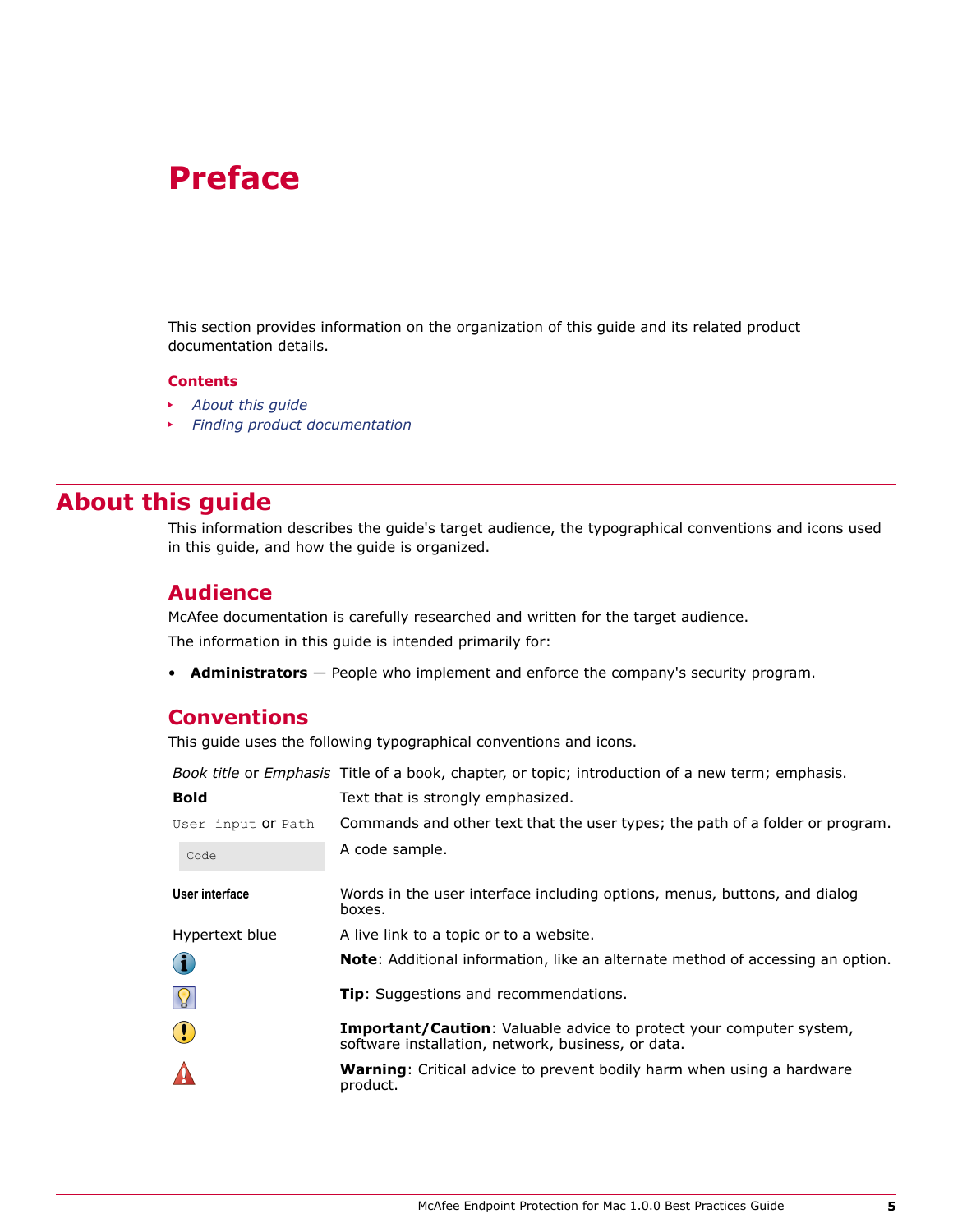## <span id="page-5-0"></span>**Finding product documentation**

McAfee provides the information you need during each phase of product implementation, from installation to daily use and troubleshooting. After a product is released, information about the product is entered into the McAfee online KnowledgeBase.

#### **Task**

- **1** Go to the McAfee Technical Support ServicePortal at<http://mysupport.mcafee.com>.
- **2** Under **Self Service**, access the type of information you need:

| To access          | Do this                                                                      |
|--------------------|------------------------------------------------------------------------------|
| User documentation | 1 Click Product Documentation.                                               |
|                    | 2 Select a Product, then select a Version.                                   |
|                    | 3 Select a product document.                                                 |
| KnowledgeBase      | • Click Search the Knowledge Base for answers to your product questions.     |
|                    | • Click Browse the KnowledgeBase for articles listed by product and version. |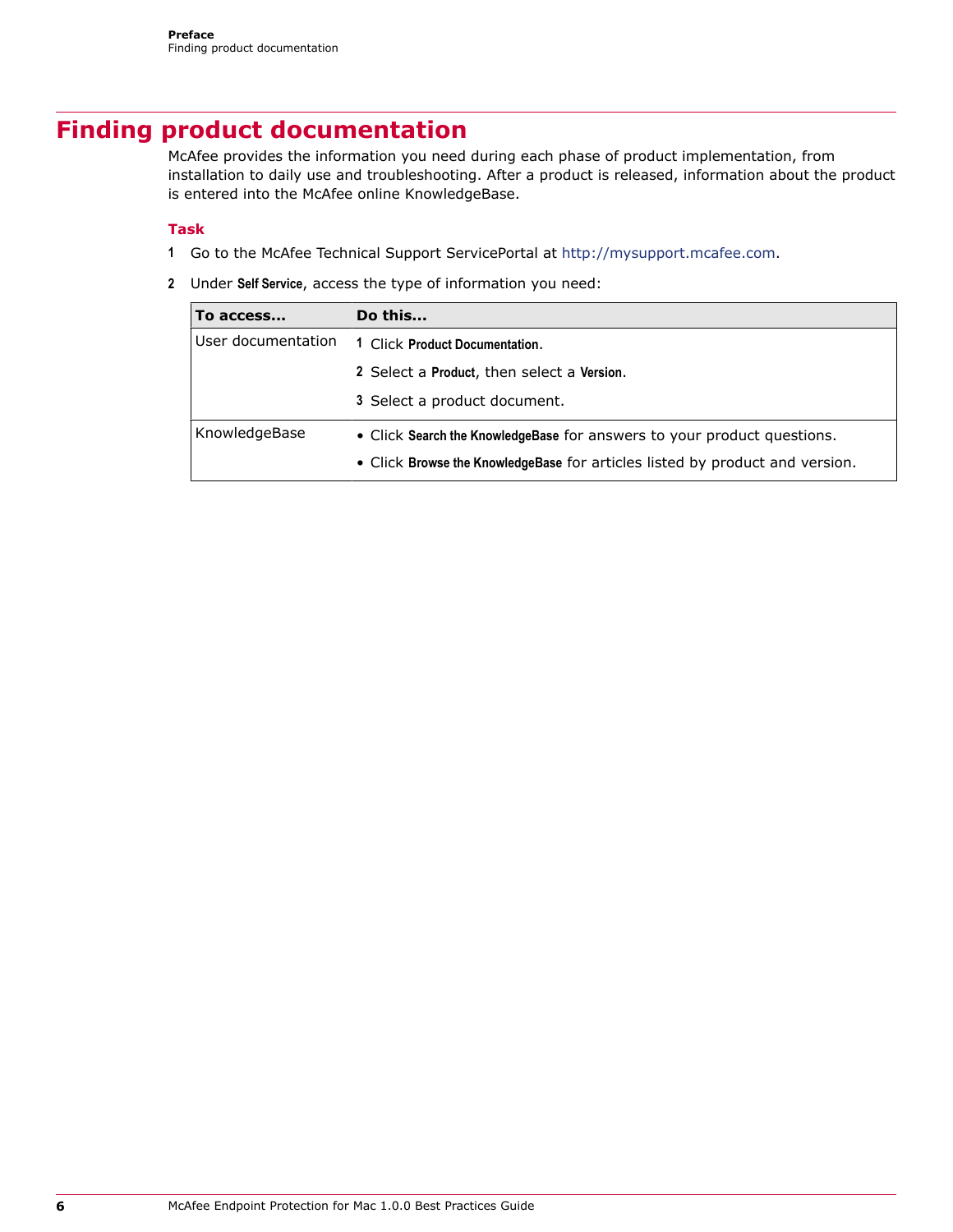<span id="page-6-0"></span>This chapter introduces McAfee Endpoint Protection for Mac 1.0, its protection features and gives you an overview of the Best Practices Guide.

#### **Contents**

- *Introducing McAfee Endpoint Protection*
- *[Protection Features](#page-7-0)*
- *[About the Best Practices Guide](#page-7-0)*

## **Introducing McAfee Endpoint Protection**

McAfee Endpoint Protection safeguards your Mac from malware, prevents execution of unwanted applications, and denies unauthorized network access.

Following is the dashboard screen that is displayed on launching McAfee Endpoint Protection. Dashboard displays the security status of your Mac, on-access scan, spyware scan, application protection, and desktop firewall. It also displays five recent product events that occured from the time you installed the product and the instance of the last anti-malware update.

|                                                                                  | <b>McAfee® Security</b>                                                      |              |                               |
|----------------------------------------------------------------------------------|------------------------------------------------------------------------------|--------------|-------------------------------|
| <b>PROTECTION</b><br><b>W</b> Dashboard<br><b>History</b><br><b>Q</b> Quarantine | <b>Your Mac is Secure</b>                                                    |              |                               |
| <b>ACTIVITY</b>                                                                  | <b>On-access Scan: Enabled</b><br>$\vee$                                     | $\checkmark$ | Spyware Scan: Enabled         |
| <b>Kall</b> Update Now<br><b>Q</b> Scan Now                                      | <b>Application Protection: Enabled</b><br>$\vee$                             | $\checkmark$ | Desktop Firewall: Enabled     |
|                                                                                  |                                                                              |              | Last Update: Today at 5:09 PM |
|                                                                                  | <b>RECENT EVENTS</b>                                                         |              |                               |
|                                                                                  | Application execution blocked<br><b>Application Name: System Preferences</b> |              | Today at 5:11 PM              |
|                                                                                  | Application execution blocked<br><b>Application Name: iTunes</b>             |              | Today at 5:10 PM              |
|                                                                                  | Anti-malware update successful<br>Already up-to-date                         |              | Today at 5:09 PM              |
|                                                                                  | Application execution blocked<br><b>Application Name: iCal</b>               |              | Today at 5:09 PM              |
|                                                                                  |                                                                              |              |                               |
| $+$<br>$\sim$                                                                    |                                                                              |              |                               |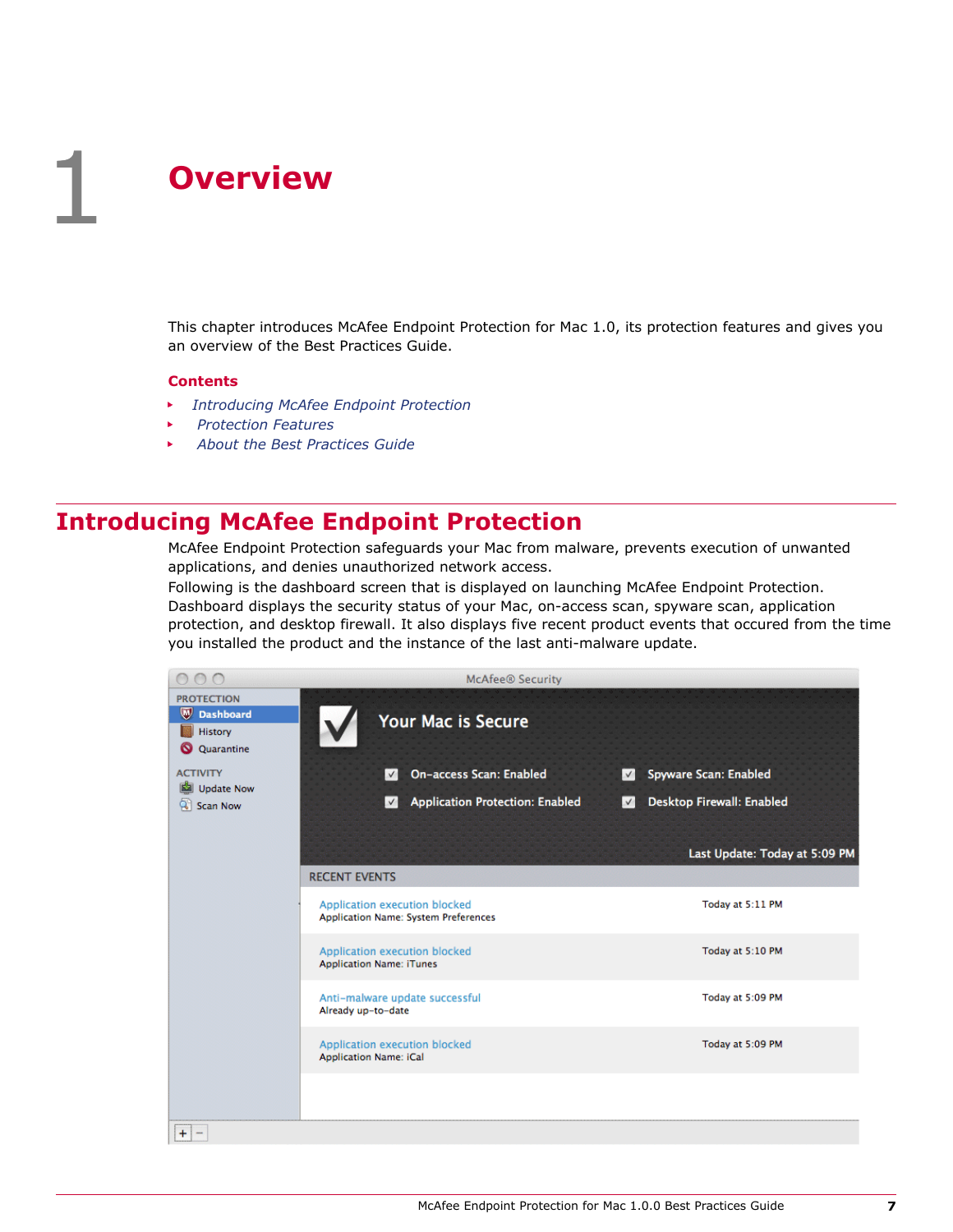## <span id="page-7-0"></span>**Protection Features**

| <b>Feature</b>            |  | <b>Description</b>                                                                                                                                                                              |  |  |
|---------------------------|--|-------------------------------------------------------------------------------------------------------------------------------------------------------------------------------------------------|--|--|
| Anti-malware              |  | Safeguards your Mac from viruses, spyware, Trojan horses, potentially<br>unwanted programs, and other malware.                                                                                  |  |  |
| Application<br>Protection |  | Prevents applications on your Mac from:                                                                                                                                                         |  |  |
|                           |  | $\bullet$ execution                                                                                                                                                                             |  |  |
|                           |  | • accessing the incoming or outgoing network connection                                                                                                                                         |  |  |
| Desktop Firewall          |  | Allows or denies access from/to a specific network/IP/host based on the rules<br>you configure.                                                                                                 |  |  |
| Update                    |  | Downloads the latest DAT files (anti-malware signatures) from an FTP, HTTP, or<br>a local repository (as per your configuration) when connected to the Internet<br>keeping your Mac up-to-date. |  |  |
|                           |  | For information on other core features of McAfee Endpoint Protection,<br>refer the McAfee Security 1 0 Hear Guide                                                                               |  |  |

McAfee Endpoint Protection offers the following protection features:

refer the *McAfee Security 1.0 User Guide*.

## **About the Best Practices Guide**

This guide highlights the best practices for using McAfee Endpoint Protection as a standalone product or when managed through McAfee ePolicy Orchestrator.

Benefits and risks of some of the product configurations that might not seem straight-forward are explained further in this guide. You can gauge which configuration best suits your environment.

If you are managing McAfee Endpoint Protection using ePolicy Orchestrator, we presume you are familiar with using ePolicy Orchestrator and are primarily focusing on safeguarding your managed Mac systems using our McAfee Endpoint Protection software.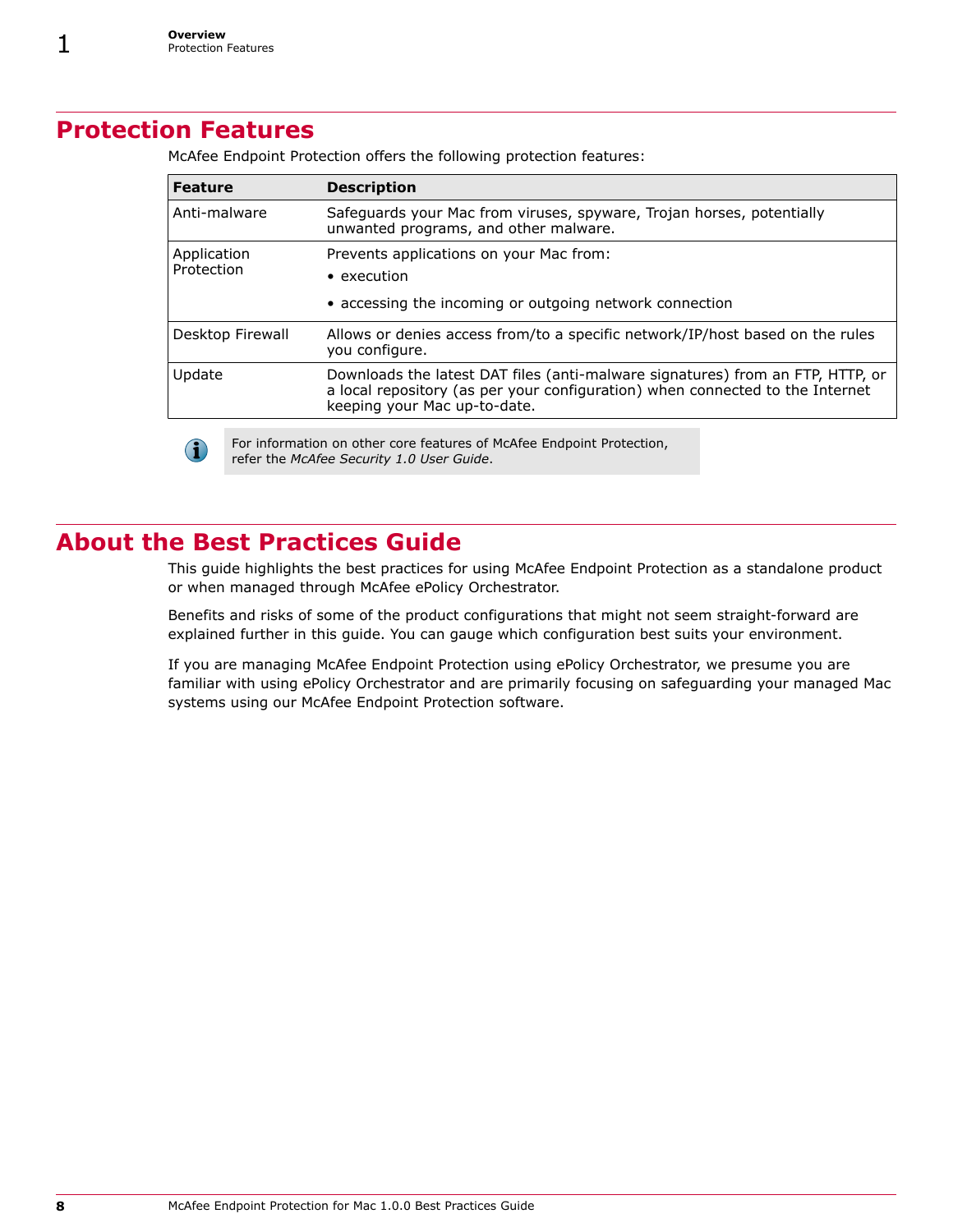# <span id="page-8-0"></span>2 **Pre-installation instructions**

This chapter describes the recommended actions to be performed before installing McAfee Endpoint Protection as a standalone product or when managing McAfee Endpoint Protection on your Mac clients using McAfee ePolicy Orchestrator server.

#### **Contents**

- *Standalone McAfee Endpoint Protection*
- *McAfee Endpoint Protection managed using ePolicy Orchestrator*

## **Standalone McAfee Endpoint Protection**

This section provides list of actions you must perform before installing the standalone McAfee Endpoint Protection.

- Ensure your Mac meets the minimum hardware and software requirements. Refer the *Prerequisites* section in the *McAfee Security 1.0 User Guide*.
- Ensure you have administrator rights to install McAfee Endpoint Protection. This account must be a part of the administrator users and the credentials are required to authenticate the product installation.
- Remove any previous versions of the VirusScan for Mac product prior to the VirusScan for Mac version 8.5.
- Ensure you backup the firewall rules of your Mac to add it later from the product console.
- Ensure there are no third party anti-virus, firewall and application protection products are installed on your Mac.

## **McAfee Endpoint Protection managed using ePolicy Orchestrator**

This section provides a list of actions you must perform before deploying McAfee Endpoint Protection using McAfee ePolicy Orchestrator 4.0 or 4.5.

- Use administrator credentials to log in to the ePolicy Orchestrator server.
- Ensure McAfee Agent 4.0 or later packages are checked in to the ePolicy Orchestrator repository.
- Ensure your Mac meets the minimum hardware and software requirements for installing McAfee Endpoint Protection. Refer the *Prerequisites* section in the *McAfee Security 1.0 User Guide*.
- Remove any previous versions of the VirusScan for Mac products from your Mac clients prior to VirusScan for Mac version 8.5.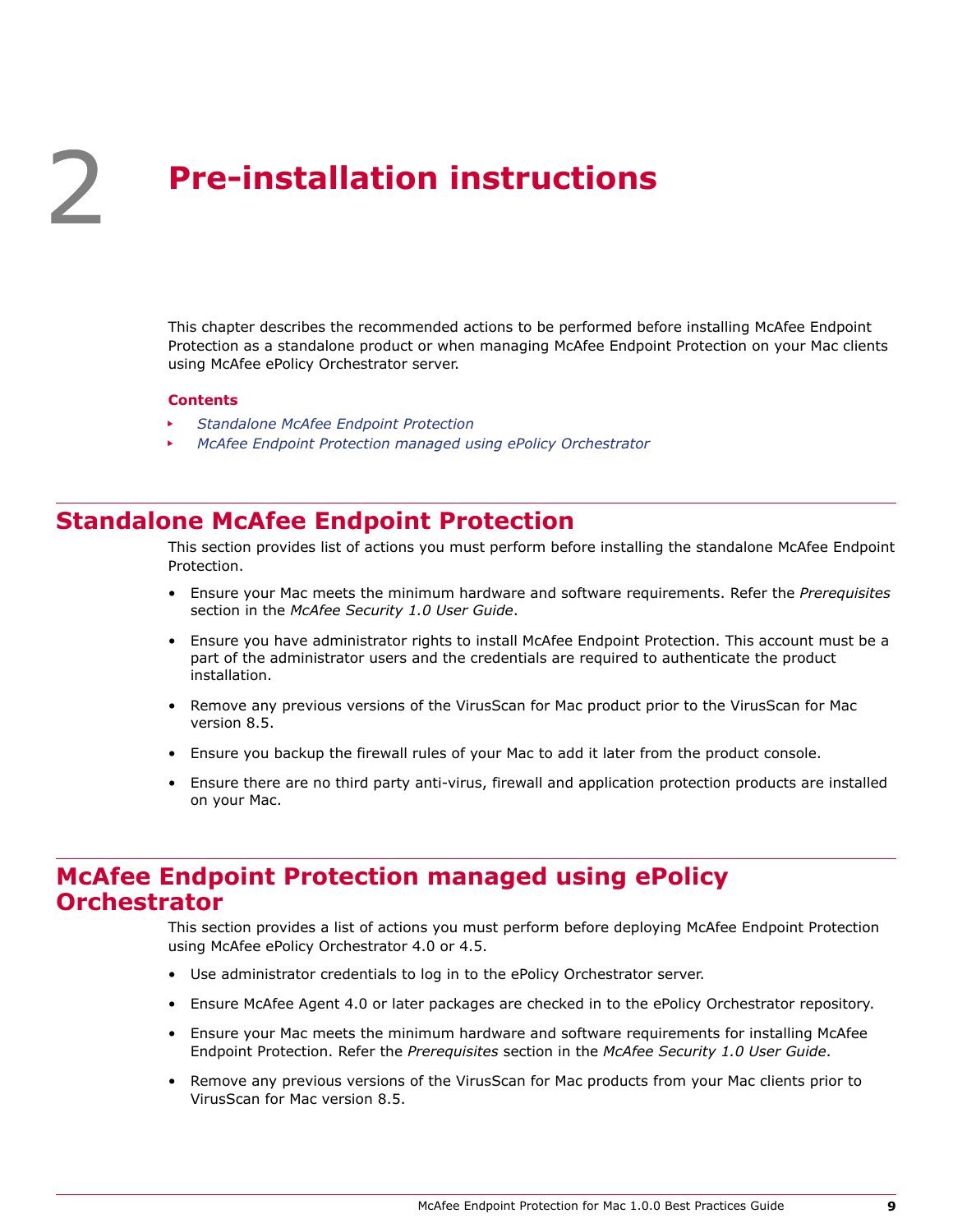$|\Omega|$ 

- Ensure you backup the firewall rules of your Mac clients to add it later from the product console.
- Ensure McAfee Agent 4.0 or later extensions are installed on ePolicy Orchestrator.
- Copy the install.sh file from ePolicy Orchestrator to your Mac clients using SCP, FTP or download install.sh from a browser on your Mac clients. Please refer *McAfee Security 1.0 User Guide* for instructions.

While using FTP to copy install.sh file, ensure you copy it in binary mode.

• Ensure there are no third party anti-virus, firewall and application protection products installed on your Mac clients.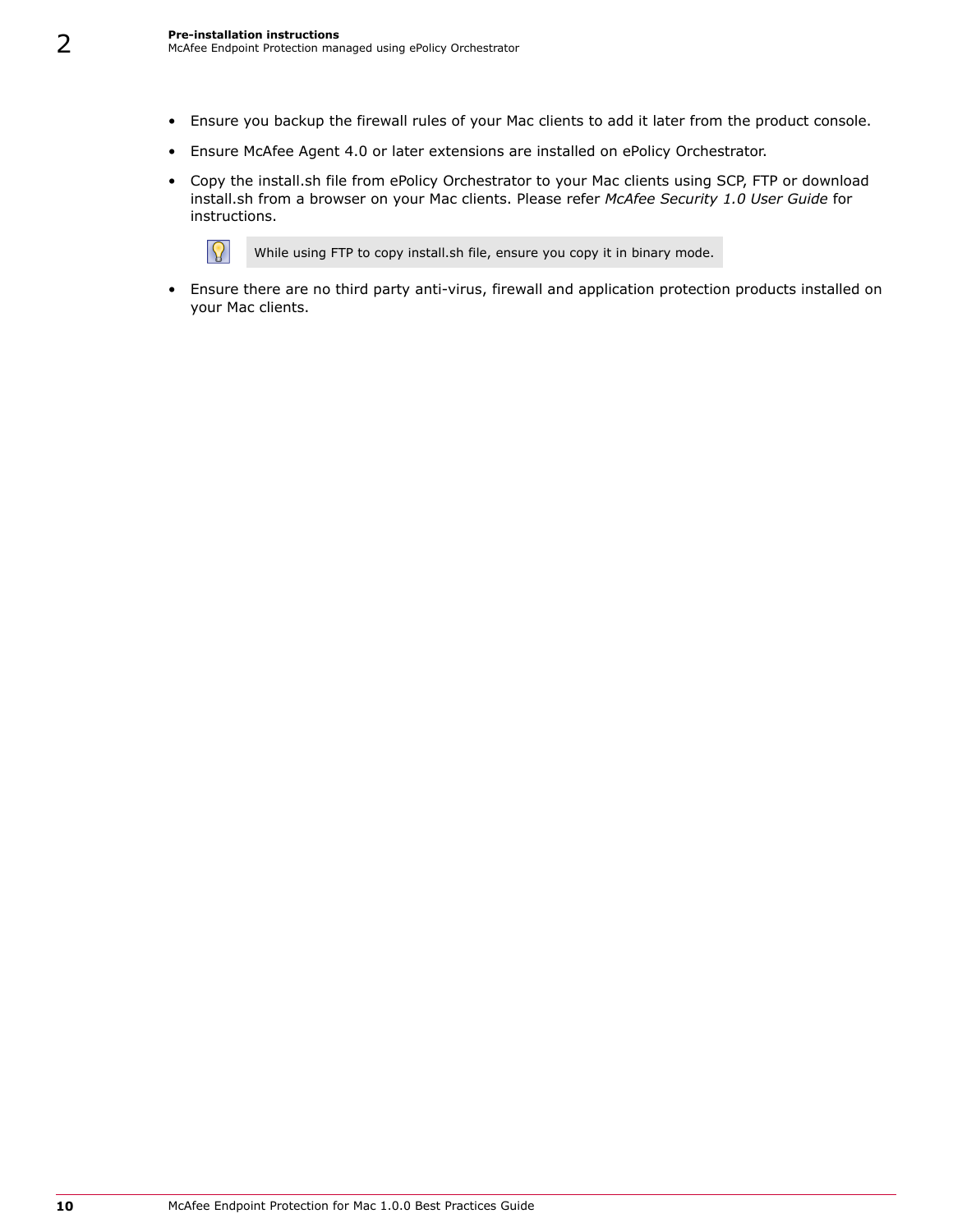# <span id="page-10-0"></span>3 **Post-installation instructions**

This chapter provides instructions on verifying and maintaining the McAfee Endpoint Protection installation.

#### **Contents**

- *Standalone McAfee Endpoint Protection*
- *[McAfee Endpoint Protection managed using ePolicy Orchestrator](#page-12-0)*

## **Standalone McAfee Endpoint Protection**

After installing McAfee Endpoint Protection, you can verify if the following features of McAfee Endpoint Protection work properly.

- On-access scanning
- On-demand scanning
- Application launch
- Application network access
- System network access

 $\bf(i)$ 

To verify on-access scan and on-demand scan, we will use EICAR test file which is NOT a virus.

#### **Tasks**

- *Testing the on-access scan* on page 11 This section provides instructions on testing the on-access scan to ensure McAfee Endpoint Protection is installed properly and can detect malware.
- *[Testing the on-demand scan](#page-11-0)* on page 12 This section provides instructions on testing the on-demand scan after testing on-access scanning.
- *[Testing application launch and network access](#page-11-0)* on page 12 This section provides instructions to test if all the third party applications launch successfully and if they can access network.

#### **Testing the on-access scan**

This section provides instructions on testing the on-access scan to ensure McAfee Endpoint Protection is installed properly and can detect malware.

#### **Before you begin**

Update McAfee Endpoint Protection with the latest DATs.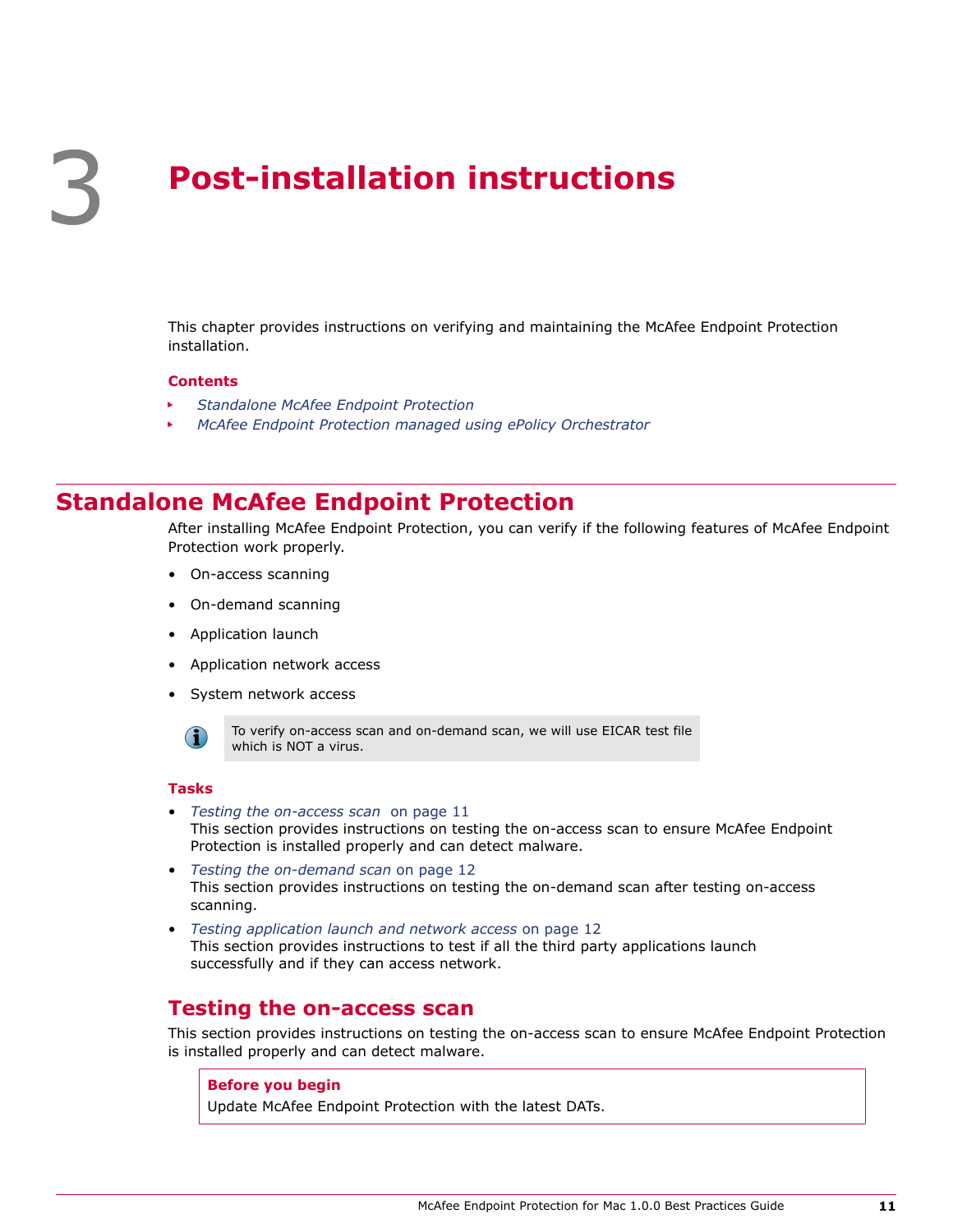#### **Task**

<span id="page-11-0"></span>3

- **1** Launch Safari and go to eicar.org.
- **2** Click the **Anti-Malware Testfile** link at the top-right corner of the webpage.
- **3** Click the **eicar.com** link.

The McAfee Notification dialog box pops up with a detection message. Click the caret for detection details.



You can view the results on the product console too.

#### **Testing the on-demand scan**

This section provides instructions on testing the on-demand scan after testing on-access scanning.

#### **Task**

- **1** Disable on-access scan by clicking the McAfee menulet **W**on the menubar and selecting McAfee **Security Preferences**. Click the lock and type your administrator password. Then click **OFF** for **On-access Scan**.
- **2** Launch Safari and go to eicar.org.
- **3** Click the **Anti-Malware Testfile** link.
- **4** Click the **eicar.com** link to download an eicar file to a temporary location on your Mac.
- **5** Click McAfee menulet and select **McAfee Security Console**.
- **6** Click **Scan Now**, then click **Choose** in **What to scan**.
- **7** Select the downloaded eicar file, then click **Open**.
- **8** Click **Start Scan**.

The eicar test virus is detected in the scan results.



You can also view these results in the **Recent Events** pane on the dashboard or in the **History** page.

### **Testing application launch and network access**

This section provides instructions to test if all the third party applications launch successfully and if they can access network.

#### **Task**

- **1** Launch applications like Safari, iTunes, Firefox or any third party application. All applications must start successfully.
- **2** From Safari, browse to [www.mcafee.com](http://www.mcafee.com). You should be able to browse to McAfee website.



Ensure [www.mcafee.com](http://www.mcafee.com) is allowed by your firewall administrator.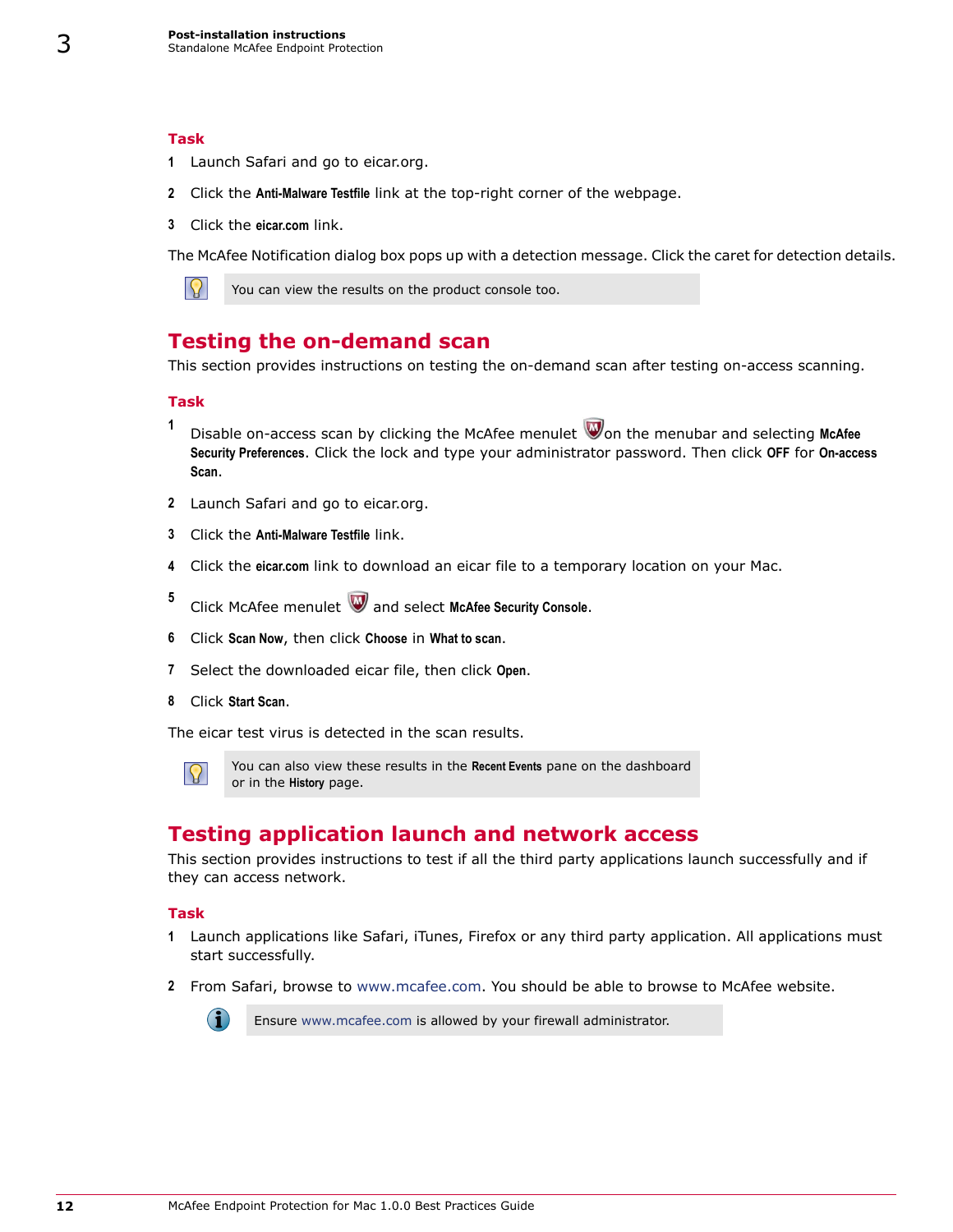## <span id="page-12-0"></span>**McAfee Endpoint Protection managed using ePolicy Orchestrator**

After deploying McAfee Endpoint Protection on Mac clients, you can verify the on-demand scanning and the details of managed nodes. You can also enforce policies to verify the reports on ePolicy Orchestrator server or theMac clients.

## **Testing the on-demand scan**

We recommend you to test the on-demand scan when McAfee Endpoint Protection is managed using ePolicy Orchestrator.

#### **Task**

- **1** Disable on-access scan.
- **2** Download an eicar test file to a temporary location on your computer from eicar.org.
- **3** In **Client Tasks**, schedule an on-demand scan to run immediately.



Refer the *McAfee Security 1.0 User Guide* for instructions on scheduling on-demand scan tasks using ePolicy Orchestrator versions 4.0 and 4.5.

## **Details of managed nodes**

Click a Mac client (managed node) in **System Tree** to view its details.

## **Configuring Policies**

For instructions on configuring and enforcing policies, refer the *McAfee Security 1.0 User Guide*. To verify the on-access, application protection and on-demand scanning events, you can check in reports for which you need to install report extensions of McAfee Endpoint Protection 1.0 on ePolicy Orchestrator.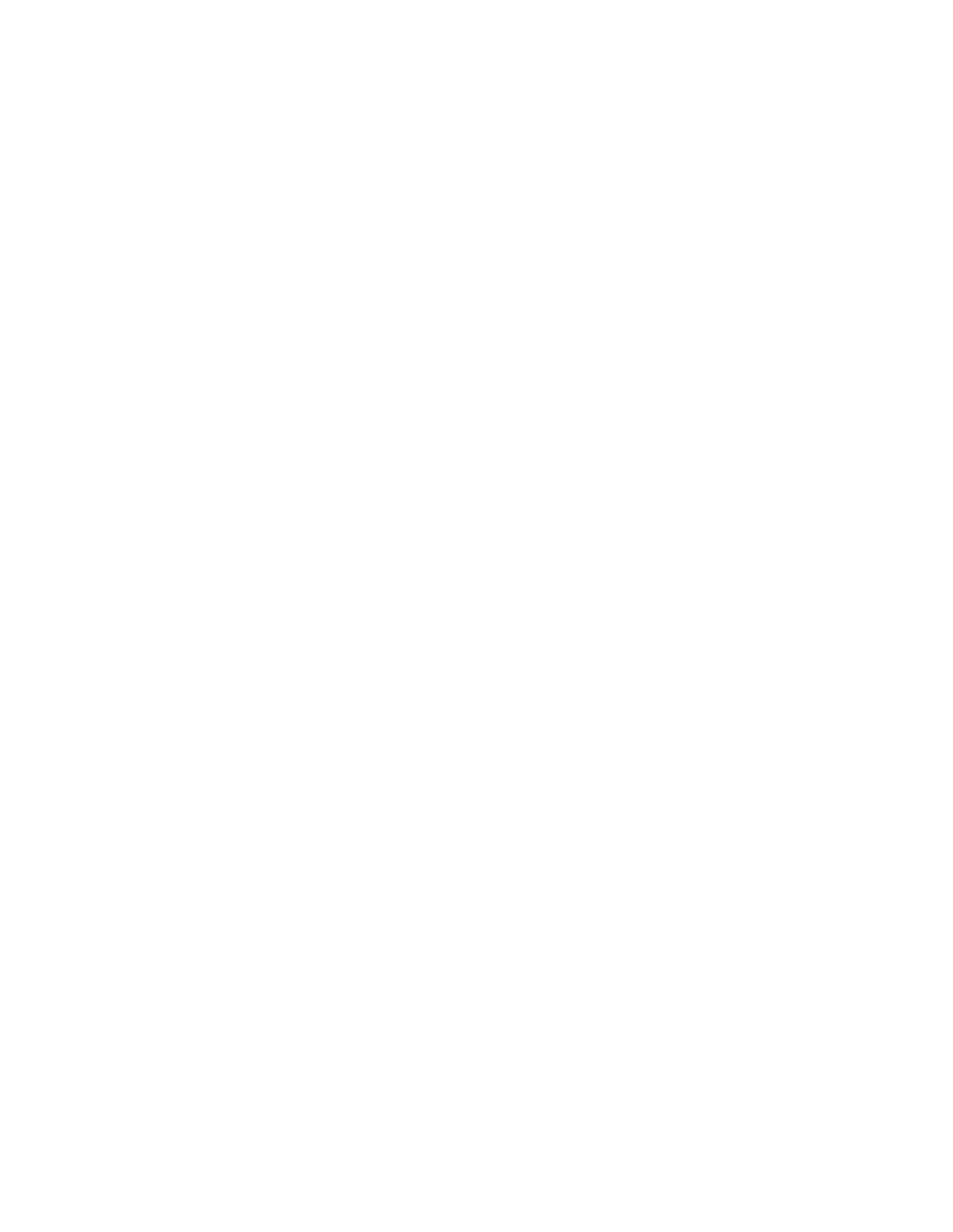# <span id="page-14-0"></span>4 **Product configurations**

This chapter provides recommendations for configuring the on-access and on-demand scan, Application Protection, and Desktop Firewall policies.

#### **Contents**

- *Anti-malware configurations*
- *[Application Protection configurations](#page-15-0)*
- *[Desktop Firewall configurations](#page-19-0)*

## **Anti-malware configurations**

This section provides recommendations for on-access preferences, on-demand scan preferences, and anti-malware exclusions.

#### **On-access scan preferences**

This section lists the best practices for configuring on-access scan preferences.

The following configuration identifies and eliminates viruses and other malicious programs from being copied or written to your Mac machines in real-time.

- Always enable the scan for **Network Volumes** to scan files copied from or written to any network volumes.
- In case you are using Apple Mail as your mail client, enable scan for **Apple Mail Messages** for on-access policy.
- Select the **Quarantine** option always as the secondary action for virus and spyware detections so that you can retrieve the files from the quarantine database from product console later if required.

#### **On-demand scan preferences**

Here are the best practices for configuring on-demand scan preferences.

The following configuration identifies and eliminates viruses and other malicious programs on your Mac through scheduled on-demand scans.

- Always enable the scan for **Archives & Compressed Files** to scan files copied from or written to any network volumes.
- If you are using Apple Mail as your mail client, enable scan for **Apple Mail Messages** for on-demand policy.
- Select the **Quarantine** option always as the secondary action for virus and spyware detections so that you can retrieve the files from the quarantine database from product console if required later.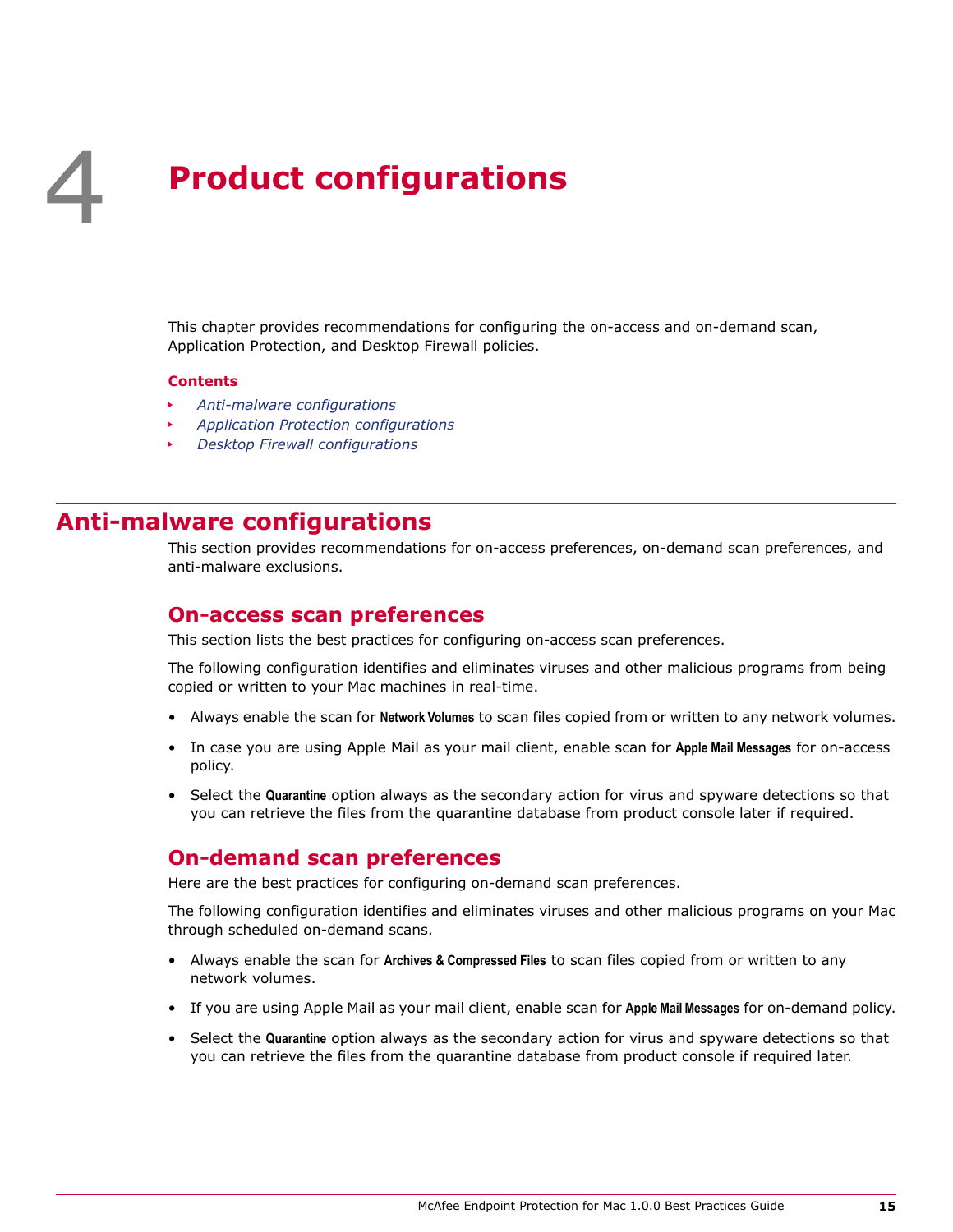### <span id="page-15-0"></span>**On-demand scanning**

This section describes the best practices for scheduling on-demand scans to obtain high performance.

- Schedule on-demand scans during non-peak hours (For example, during weekends or maintenance period).
- When scheduling an on-demand scan for the first time, schedule a full on-demand scan. Subsequently, you can scan only the new or modified items on your Mac rather than re-scanning the entire server. For example, you can scan the user's home folder or Documents and Download folder where documents are saved or downloaded by default. You can also add the folders where the files are frequently saved.

## **Anti-malware exclusions**

This section provides recommendations for Anti-malware exclusions.

This version supports regular expression based exclusions for Anti-malware. You can add regular expressions that matches required pattern to exclude multiple files and folders from being scanned.

Some of the recommended exclusions include:

- Microsoft Entourage database files
- Thunderbird database files
- Encrypted files
- Generic plist files such as (Info.plist, version.plist and so on) for on-access scanning

The recommended exclusions will be available as an article at McAfee KnowledgeBase.

Following are few examples of regular expressions you can use for different patterns.

- To exclude files with extension "mdb", use **.\*\.mdb**
- To exclude files with extension either "mdb" or "odc", use **.\*\.(mdb|odc)**
- To exclude each user's Entourage/outlook Database files of different Microsoft Office versions, use **/ Users/.\*/Documents/Microsoft\ User\ Data/Office\ \d+\ Identities/.\*Identity/ Database**
- To exclude all Info.plist, version.plist under /Applications, use **/Applications/.\*/Contents/ (version|Info).plist**
- To exclude files with extension "jar" or "rar" or "war" under /private/var/tmp, use **/private/var/ tmp/.\*\..+ar**
- To exclude files under /private/var/tmp starting with an alphabet and ending with a number, use **/ private/var/tmp/([A-Z]|[a-z]).\*[0-9]\$**

## **Application Protection configurations**

This section provides recommendations for Application Protection configurations.

After McAfee Endpoint Protection is successfully deployed, we recommend that you follow the strategies described in this section. By following them, you will be ready to focus on activating application protection function that match your system and business needs.

You can follow the instructions in this section and perform these steps by yourselves. However, you can also contact McAfee Technical Support professionals to assist you.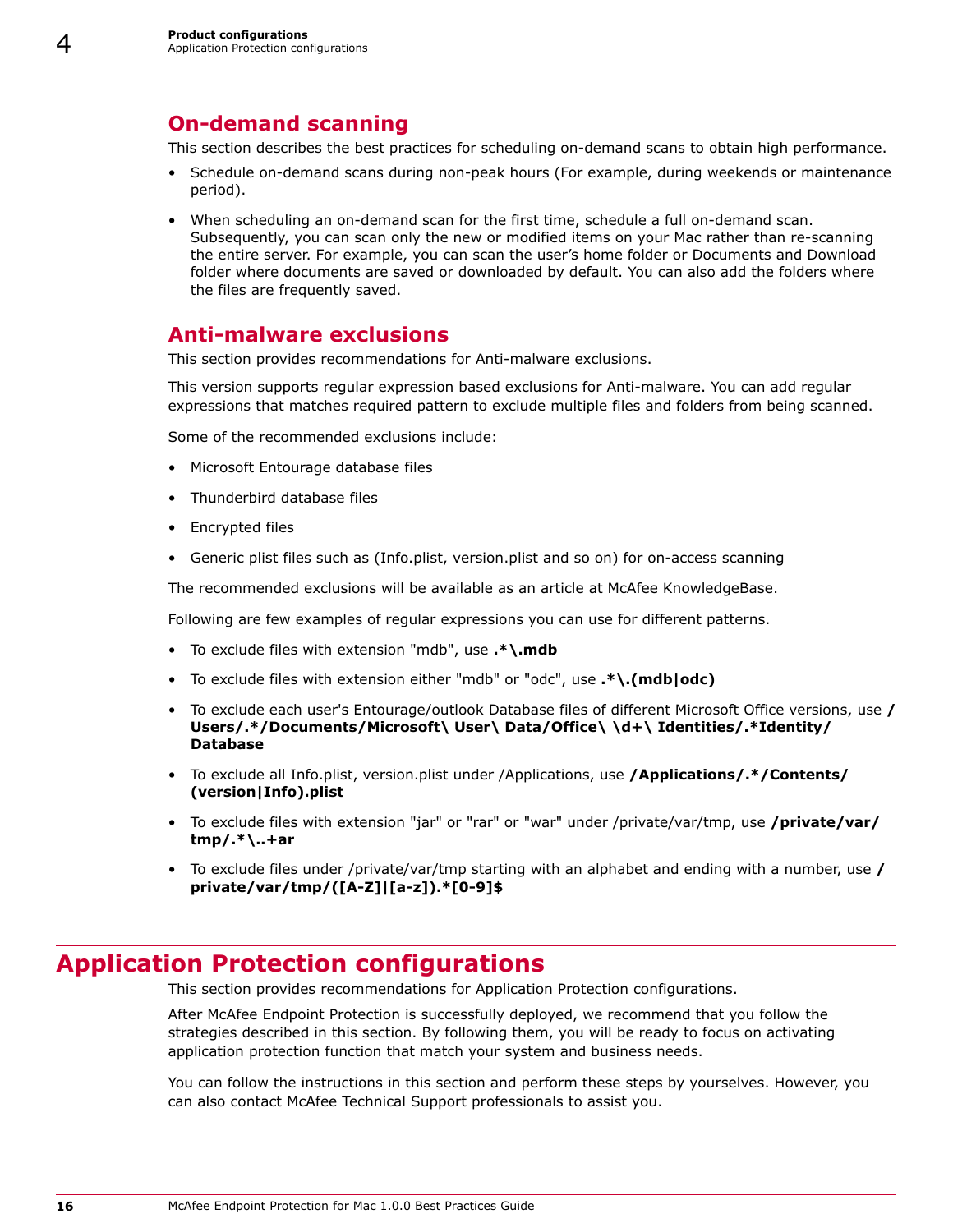#### <span id="page-16-0"></span>**Stages**

- Strategy and Planning
- Initial configuration
- Continuous tuning and learn mode
- Enhanced protection

### **Strategy and Planning**

Firstly, think about your system protection, set realistic goals, and create a pilot and deployment plan to match.

#### **Define the priorities for pilot**

Ensure you understand your security goals and align to the pilot process. You must identify applications to be blocked immediately, allow certain applications to launch, block network access to specific applications and so on. Every organization maintains its unique balance between protection and productivity.

Ask yourself questions like:

- Which applications have specific security incidents flagged in audits in the recent times?
- Which applications are most vulnerable?
- Which applications you do not want the users to use in an environment?

Answers to these questions will help you prioritize systems where you want to deploy the pilot.

#### **Define the pilot environment**

We recommend you to choose a small set of pilot systems to run a test adoption. Select various systems like mobile computers (MacBook, MacBook Pro), Intel Macs, PowerPCs (if your environment includes PowerPCs) and so on. Ensure, these systems have combinations of operating systems used in your environment.

During pilot phase, we suggest you to run the tests in your Labs with real-time applications. You can also include a few real-time users and systems as part of your pilot environment.

#### **Categorize the applications**

While defining the pilot environment, you must also categorize the applications in your environment. Prepare a checklist of the applications you want to allow, block, restrict network access and so on. We recommend you to go with basic protection in the initial stages of the roll out; the checklist will help you in further tuning process.

| <b>Application Name</b> | <b>Execution</b> | <b>Network Access</b>            |
|-------------------------|------------------|----------------------------------|
| Safari                  | Yes              | Full                             |
| iTunes                  | Yes              | No                               |
| Messenger               | No               | No                               |
| Firefox                 | Yes              | Full                             |
| iChat                   | Yes              | Restricted (No external network) |

Following is a sample checklist for your environment: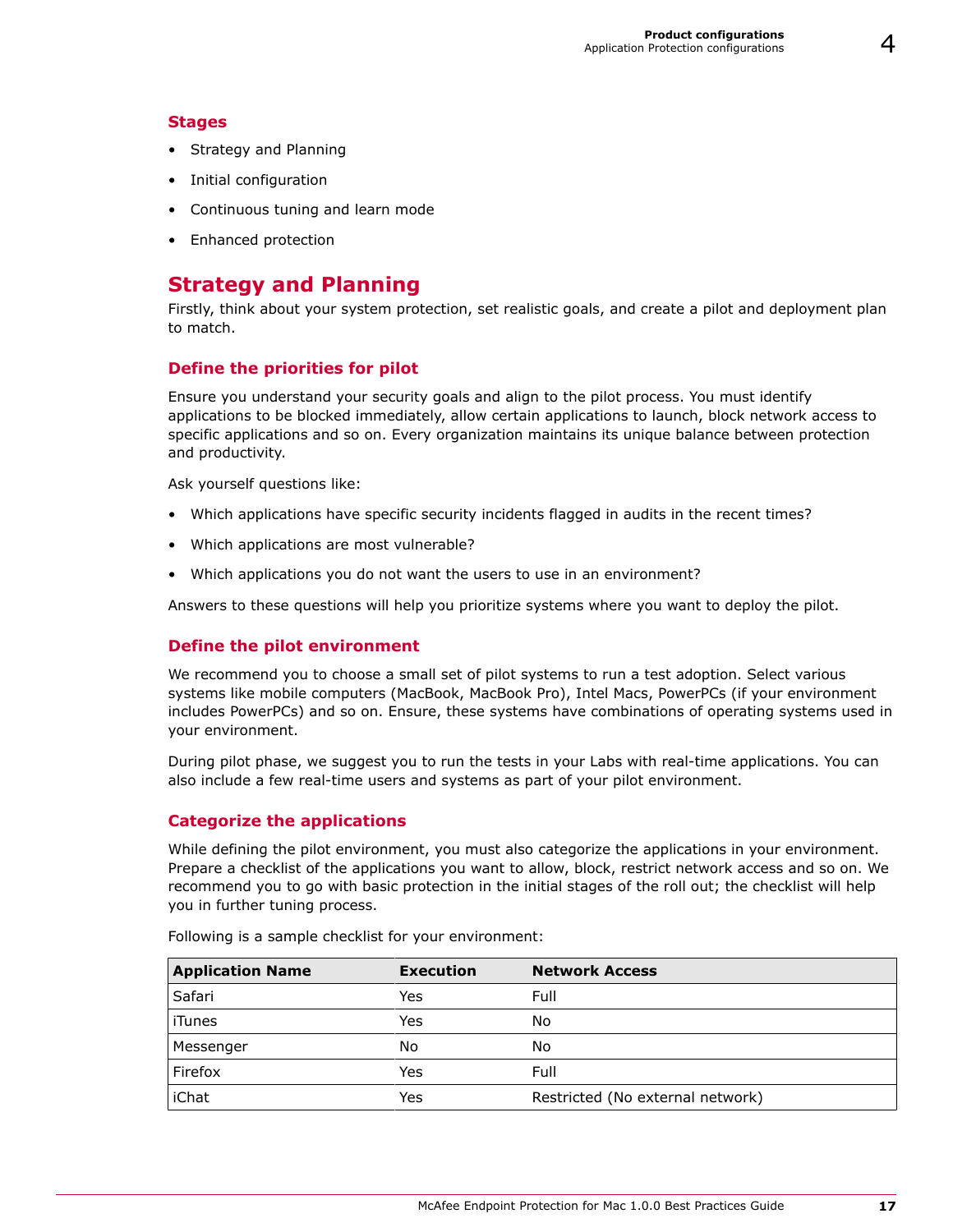<span id="page-17-0"></span>Once you are ready with initial set of applications, you can proceed with the 'Initial Configuration' instructions. Ensure no third party application protection and firewall products are installed on the systems in pilot environment.

## **Initial Configuration**

After planning and preparing the environment, now is the time to deploy the product and configure the initial settings for Application Protection. Follow the installation and deployment steps as provided in *McAfee Security 1.0 User Guide*. Remember to deploy the latest patches and hotfixes available at McAfee Service Portal.

Before Application Protection configuration, notify users that they are receiving a new protection and provide remediation steps for certain cases. This communication will reduce perceived risk to end-user productivity, specially for users who will be carrying the MacBooks (or MacBook Pros). During the pilot period, users can override Application Protection configuration in multiple ways. They can disable or remove specific configuration, or completely remove the product if necessary. For example, if a user needs to use a specific application for a critical presentation, he can add a whitelist rule for that particular application.



As part of pilot, we suggest you to install the product manually on portable systems (such as MacBook, MacBook Pro and so on) so the user can change the configuration accordingly. If these systems are managed through ePolicy Orchestrator, modified rules will be available until the next policy enforcement only.

After notifying the users and deployment of product, remember to perform the post installation instructions for verifying successful product installation. Also for every policy changes or configuration, ensure to test each system so users can perform their tasks successfully. The best practice is to deploy the product starting with few clients and expand to more systems as confidence grows.

Next step is to configure the baseline protection. We recommend configuring the following settings for Application Protection as base link protection.

- Enable **Allow All Apple Signed Binaries** on Mac OS X Leopard and Snow Leopard to allow the execution and network access for all Apple signed applications. This configuration does not apply for Mac OS X Tiger.
- For Mac OS X Tiger, add rules to allow or block specific Apple applications such as Safari, iTunes, iChat and so on.
- Add basic rules to allow or block certain applications based on the checklist prepared earlier. During this stage, do not add any rules for restricted network access or advanced rules for certain binaries.

Once the configuration is set, check the pilot systems for proper operation of the applications and monitor ePolicy Orchestrator and product logs. Product logs are available on the client systems and can be viewed from the product console. They are named as **McAfee Security.log** and available under /var/log.

## **Continuous tuning and learn mode**

With your pilot up and running, you can watch the behavior for a while (for about a week). Administrators must monitor the events regularly (daily or twice a day) to examine the behavior and performance of the systems. This will also help the administrators to tweak their application rules.

Your monitoring must cover the behavior and impact on normal operations of a particular user due to the application protection rules, application updates and the new applications that the user has installed on his own. Till now, as per the configured rules, you are allowing the unknown/modified applications (applications/binaries for which the rules are not added), so any new application installed by the user will automatically be allowed. In this phase, let us configure the **Unknown/Modified Applications**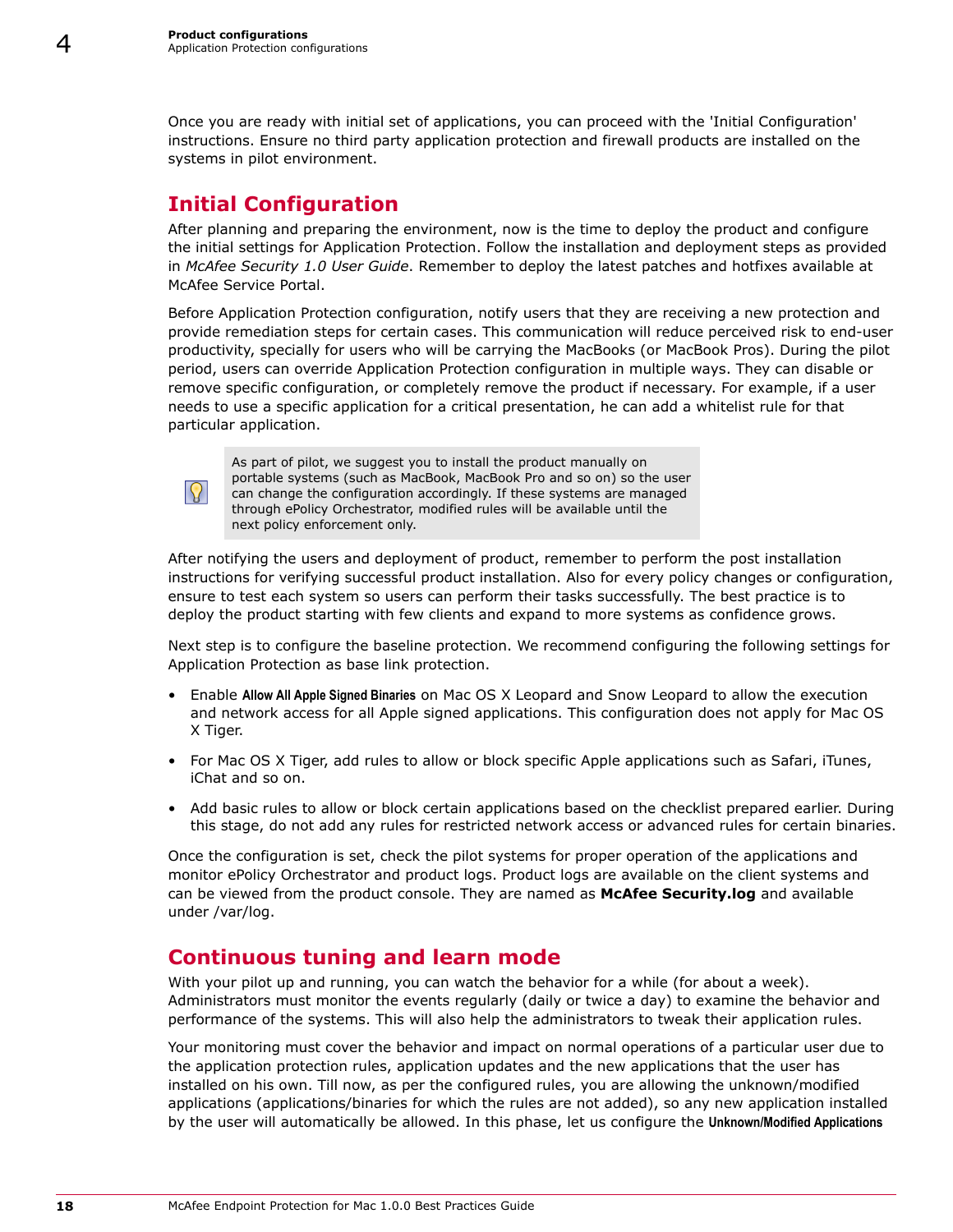<span id="page-18-0"></span>setting to **Prompt** which is called *Learn mode*. After this configuration, the Application Protection starts working in learn mode. For example, one user has installed a new application for which no rule exists and when user is trying to launch this application, he will be prompted with an alert to choose an action for that binary. Based on the action chosen, a particular rule will be applied. If the user chooses **Allow Execution with Full Network Access** and clicks **Always**, a new rule will be added for that binary automatically in Application Protection rules.

- Learn Mode works at a binary level. For example, you are trying to launch an application that requires certain dependent binaries to be allowed for execution. You will be prompted for each depended binary for that application.
- If the system is managed by ePolicy Orchestrator, any action chosen by the user will be applicable till next policy enforcement only.
- When the user is in learn mode, he will be alerted with prompt to choose an action for application launch only. For example, you already opened an application that requires network access, before configuring the learn mode and there is no rule already exists for that application, after configuring in learn mode, network access for that application will automatically be denied. So ensure all applications that are not associated with a rule are closed or add rules for all the applications before configuring to learn mode.

In learn mode, we recommend you to add rules for all applications that are not associated with any rule. Specially, in Mac OS X Tiger, ensure to add rules for each Apple native application such as (Safari, iTunes and so on).

The other feature we recommend you to check in this phase is update/upgrade of applications that are associated with application protection rules. For example, if there is a rule added for version 1 of an application, when you upgrade this application to the next version (major or minor), the updated version is treated as unknown/modified application. In this case, appropriate action takes place based on the settings configured for **Unknown/Modified application**. We recommend you to update your rules whenever an update/upgrade takes place for any application associated with a rule. Please refer the *McAfee Security 1.0 User Guide* on how to apply the rules when application update/upgrade happens.

- Application upgrade/update is automatically taken care for the users in ePolicy Orchestrator managed mode. In other words, the old rules are automatically applied when the next policy enforcement occur from ePolicy Orchestrator.
- $\bf(i)$
- For Apple signed binaries, upon update/upgrade from one version to another version you do not need to update your rules if the updated version is also signed by Apple.

Continue monitoring and tweak your rules as applicable and update the checklist created earlier. This checklist will be useful when you deploy McAfee Endpoint Protection on all your systems. We recommend you to try this phase for at least two weeks before you move to the next phase.

## **Enhanced protection with strict mode**

In this phase, we recommend you to enforce strict mode where all applications not associated with a rule are automatically denied. So, before you enable strict mode, we request to verify against your checklist that the rule sets are updated as per the checklist from your monitoring and tweaks. Inform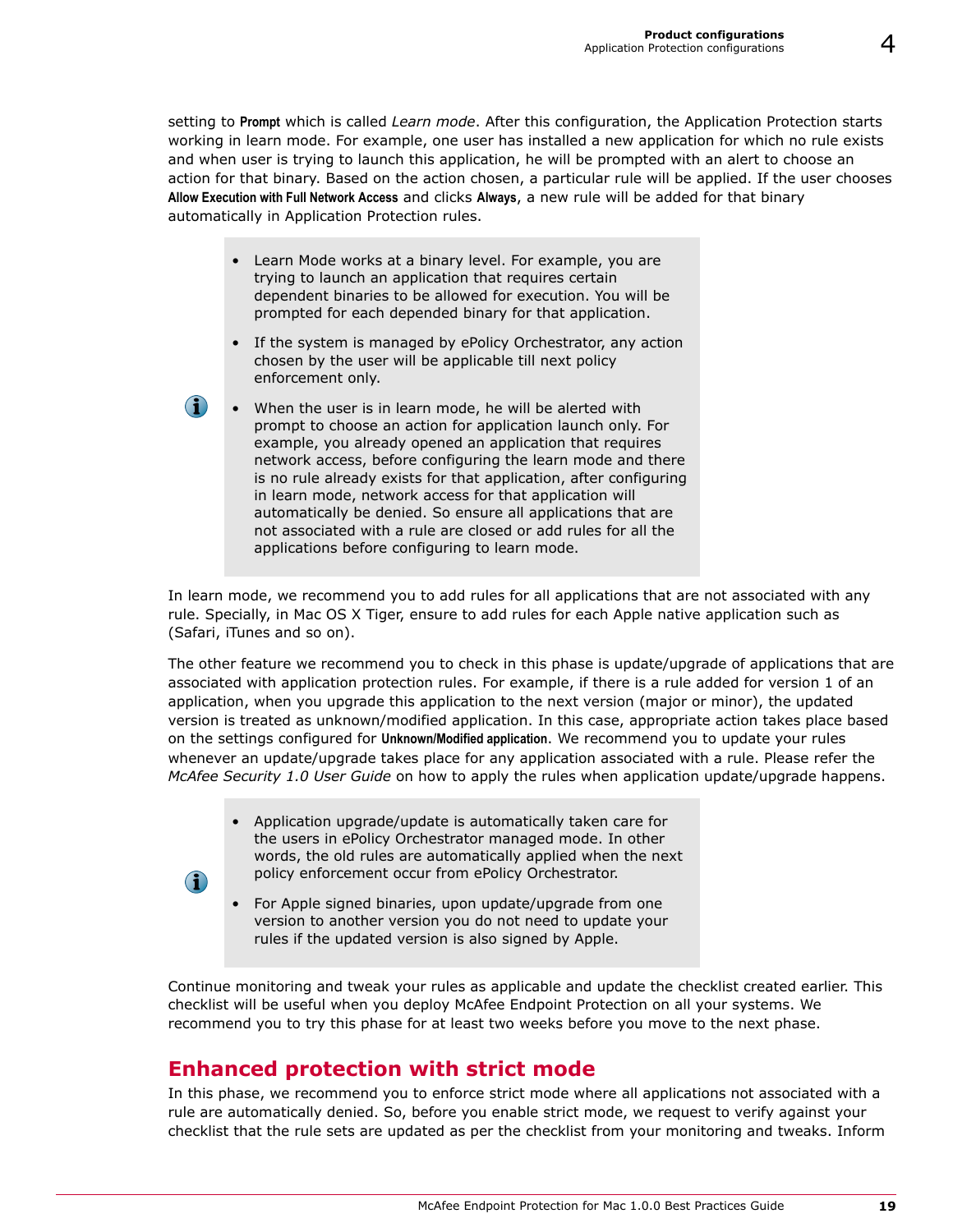<span id="page-19-0"></span>4

the users before you move to strict mode because it denies execution of any new application they may install. You might even need to remind them with the remedy steps discussed earlier.

To enforce the strict mode, set the **Unknown/Modified Applications** to **Deny**. Once this is configured, execution and network access to any application that is not associated with a rule will be denied and an event is generated. For managed systems, these events can be monitored from ePolicy Orchestrator. Based on the events generated, administrator can add rules to allow/deny these applications and subsequently update the checklist.

After completing these phases, you can expand the product deployment to larger set of systems.

Following are some of the basic points to remember and recommended by McAfee:

- Always select **Enable Apple Signed Binaries** on Mac OS X Leopard and Snow Leopard.
- To deny/block execution and network access for any Apple specific applications/binaries, add customized rules for those applications.
- In Mac OS X Tiger, add rules to allow Apple native applications/binaries. You can also use Application Protection exclusions, if you want to allow execution and network access of applications under a specific directory or folder.
- If your systems are not managed by ePolicy Orchestrator, ensure to update your rules whenever application update/upgrade happens.
- Do not enable the strict mode unless each application in your environment is associated with any of the customized rules, exclusions, or Apple signed binaries.
- While adding rules for applications that are dependent on binaries in different folders, please ensure to add rules for dependent binaries too.

## **Desktop Firewall configurations**

This section provides recommendations for Desktop Firewall configuration.

#### **Recommended rules**

Following are the rules recommended by McAfee. You can configure these rules in McAfee Endpoint Protection Preferences.

#### **General**

Enable stealth mode to block ICMP incoming ping.

#### **Custom Rules**

- Allow outgoing DNS port 53 to any.
- Allow bi-directional NTP port 123 to 123.
- Allow bi-directional NetBIOS name service port 137 to 137
- Allow bi-directional all high UDP port 1024-65535 to 1024-65535
- Allow outgoing ftp client port 1024-65535 to 21
- Allow outgoing https port any to 80, 443
- Allow bi-directional for POP3, IMAP, SMTP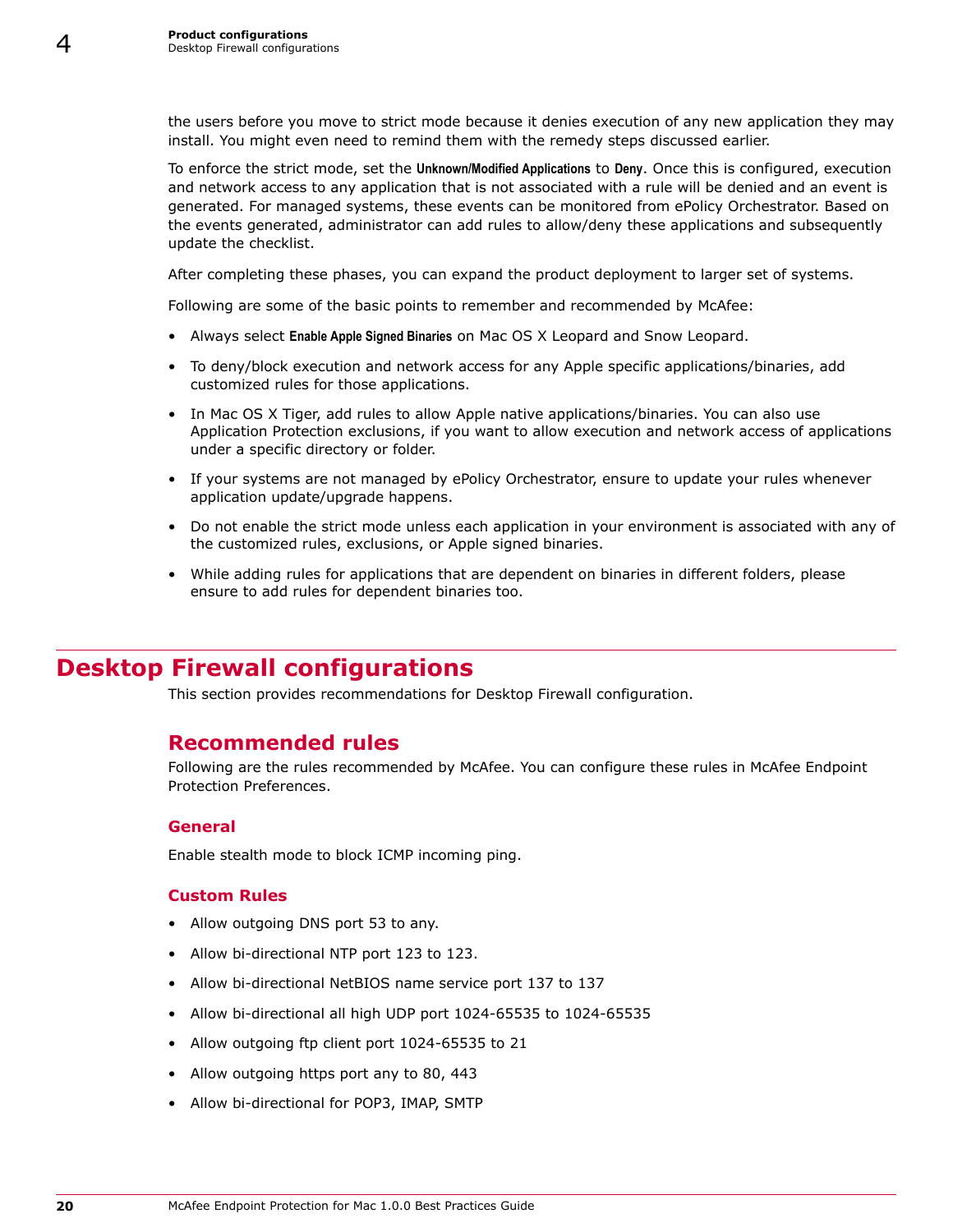- Allow RDP and SNMP
- Add rules for ldap and afp/smb

#### **Trusted Networks**

- Add ePolicy Orchestrator's server IP for agent server communication
- Add any critical server IP/subnet to allow the incoming/outgoing communication to/from that server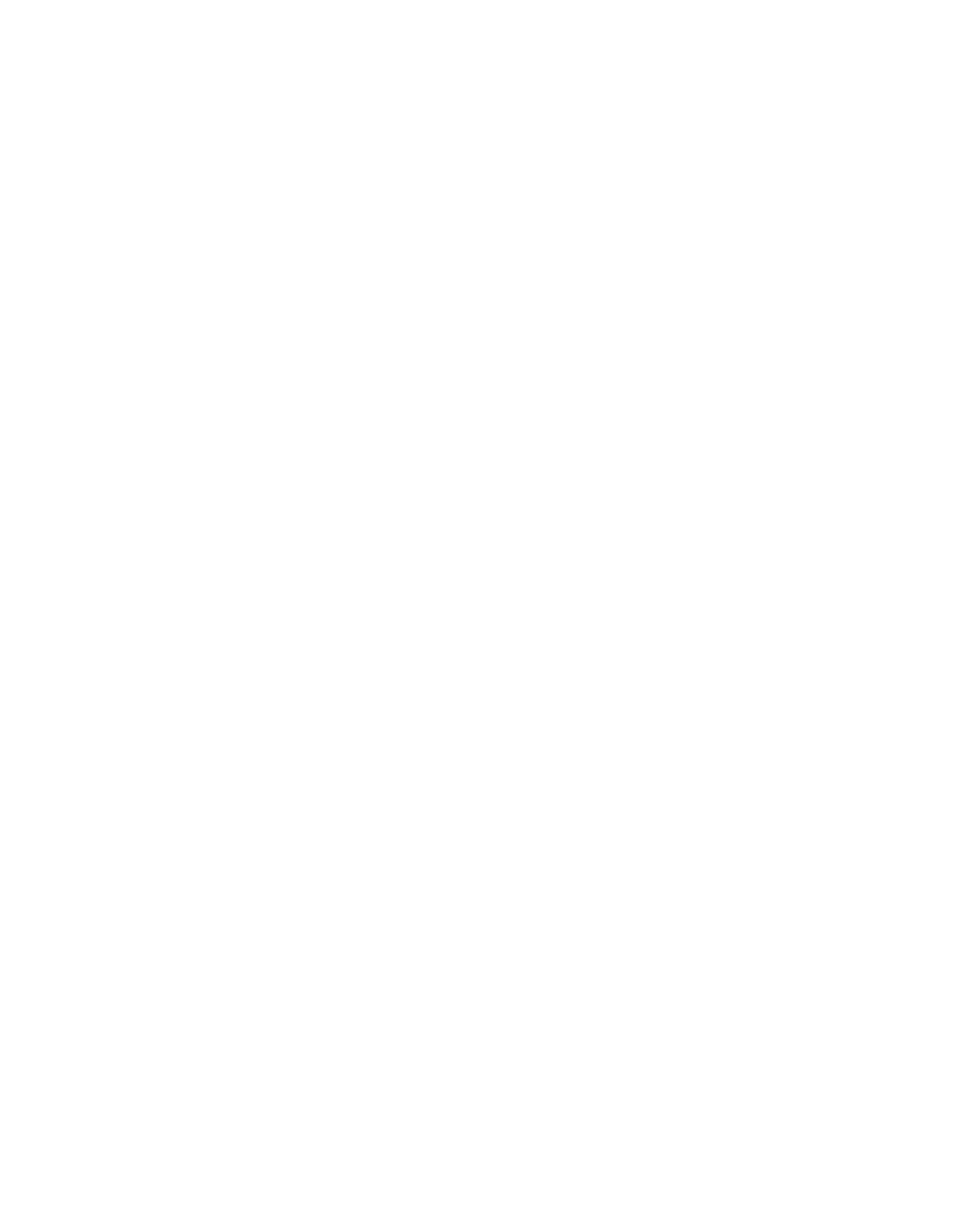# <span id="page-22-0"></span>5 **Repairing McAfee Endpoint Protection**

You can use the "repairMSC" utility to troubleshoot McAfee Endpoint Protection issues. It generates a diagnostic report, which can be uploaded to the McAfee server for the analysis of the issue.

#### **Task**

- **1** Open the Terminal window, type the following command and press **return**: /usr/local/McAfee/repairMSC
- **2** Type the administrator password when prompted and press **return**.
- **3** Type "y" to continue, then press return. A consolidated diagnostic report is generated for the analysis of the issue in your home directory. A list of general issues appear; each issue relating to a number beginning from 1 to 8.
- **4** Type a number that best describes your issue, then press **return**. The **repairMSC** utility runs a repair based on the selected number and offers a solution.
- **5** Type "y" or "n" based on whether your issue was resolved or not and follow the on-screen instructions accordingly.



If your issue is not related to the ones in the list, press 8, press **return** and follow the on-screen instructions.

The final report is in ZIP format and is available in your home directory. Contact McAfee Technical Support for further assistance.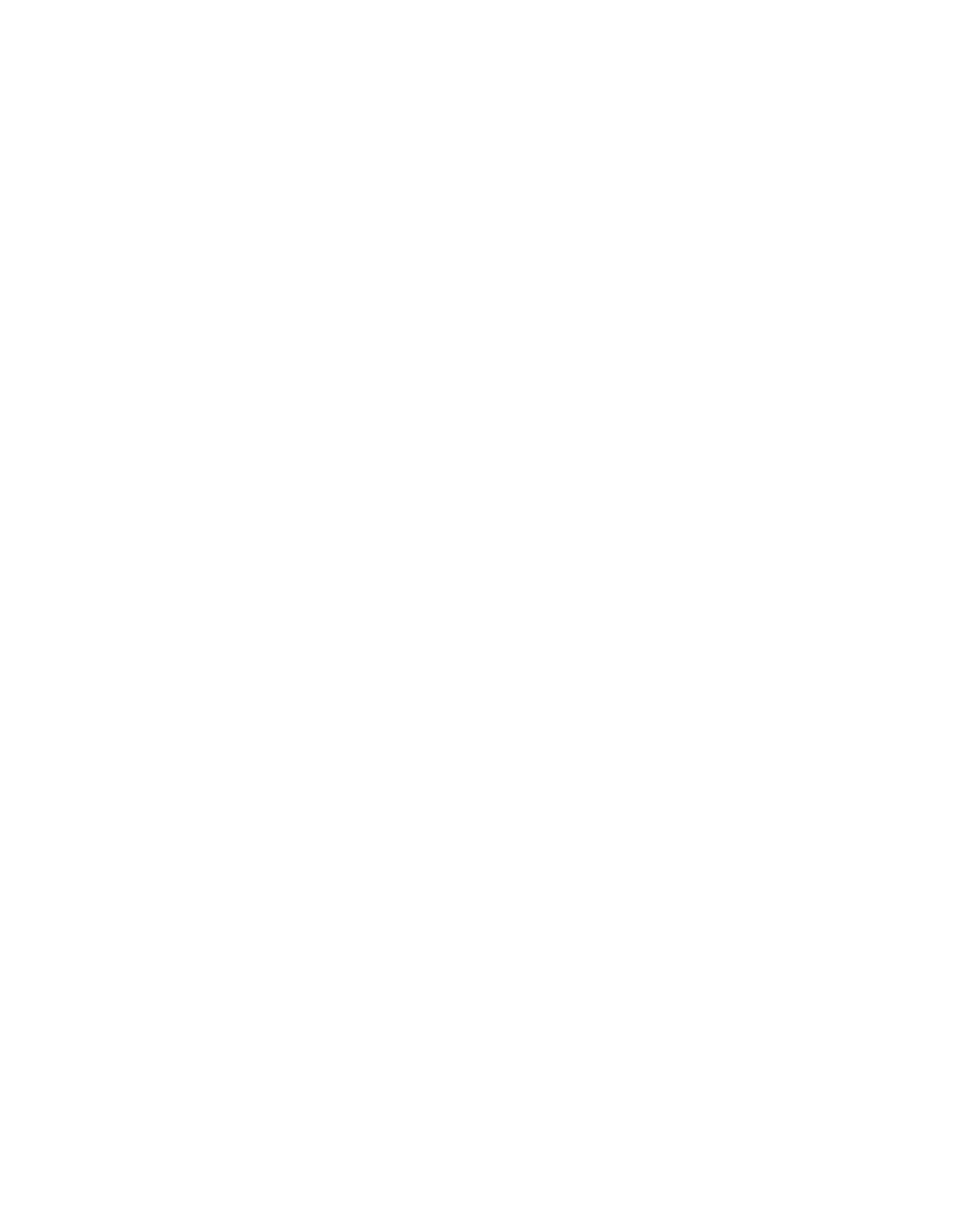## <span id="page-24-0"></span>**Index**

#### **A**

about best practics guide [8](#page-7-0) about this guide [5](#page-4-0) Application Protection configuration continuous tuning and learn mode [18](#page-17-0) enhanced protection [19](#page-18-0) initial configuration [18](#page-17-0) strategy and planning [17](#page-16-0)

#### **B**

best practices Anti-malware exclusions [16](#page-15-0) Anti-malware preferences [15](#page-14-0) Application Protection Configuration [16](#page-15-0) Desktop Firewall configuration [20](#page-19-0) on-access scan preferences [15](#page-14-0) on-demand scan [16](#page-15-0) on-demand scan preferences [15](#page-14-0) best practics guide [8](#page-7-0)

#### **C**

configure policies [13](#page-12-0) conventions and icons used in this guide [5](#page-4-0)

#### **D**

documentation audience for this guide [5](#page-4-0) product-specific, finding [6](#page-5-0) typographical conventions and icons [5](#page-4-0)

#### **E**

eicar.com [11](#page-10-0), [12](#page-11-0)

#### **I**

install.sh file [9](#page-8-0)

#### **M**

managed McAfee Endpoint Protection pre-installation instructions [9](#page-8-0) managed node details [13](#page-12-0)

McAfee Endpoint Protection dashboard [7](#page-6-0) introduction [7](#page-6-0) pre-installation instructions [9](#page-8-0) protection features [8](#page-7-0) repair [23](#page-22-0) McAfee ServicePortal, accessing [6](#page-5-0)

#### **P**

post-installation instructions McAfee Endpoint Protection managed using ePolicy Orchestrator [13](#page-12-0) standalone product [11](#page-10-0) testing application launch and network access [12](#page-11-0) testing on-access scan [11](#page-10-0) testing on-demand scan [12](#page-11-0) pre-installation instructions McAfee Endpoint Protection managed using ePolicy Orchestrator [9](#page-8-0) standalone McAfee Endpoint Protection [9](#page-8-0) protection feature Anti-malware [8](#page-7-0) Application Protection [8](#page-7-0) Desktop Firewall [8](#page-7-0) Update [8](#page-7-0)

#### **R**

repairMSC [23](#page-22-0)

#### **S**

ServicePortal, finding product documentation [6](#page-5-0)

#### **T**

Technical Support, finding product information [6](#page-5-0) test application launch standalone product [12](#page-11-0) test network access standalone product [12](#page-11-0) test on-access scan standalone product [11](#page-10-0) test on-demand scan McAfee Endpoint Protection managed using ePolicy Orchestrator [13](#page-12-0)